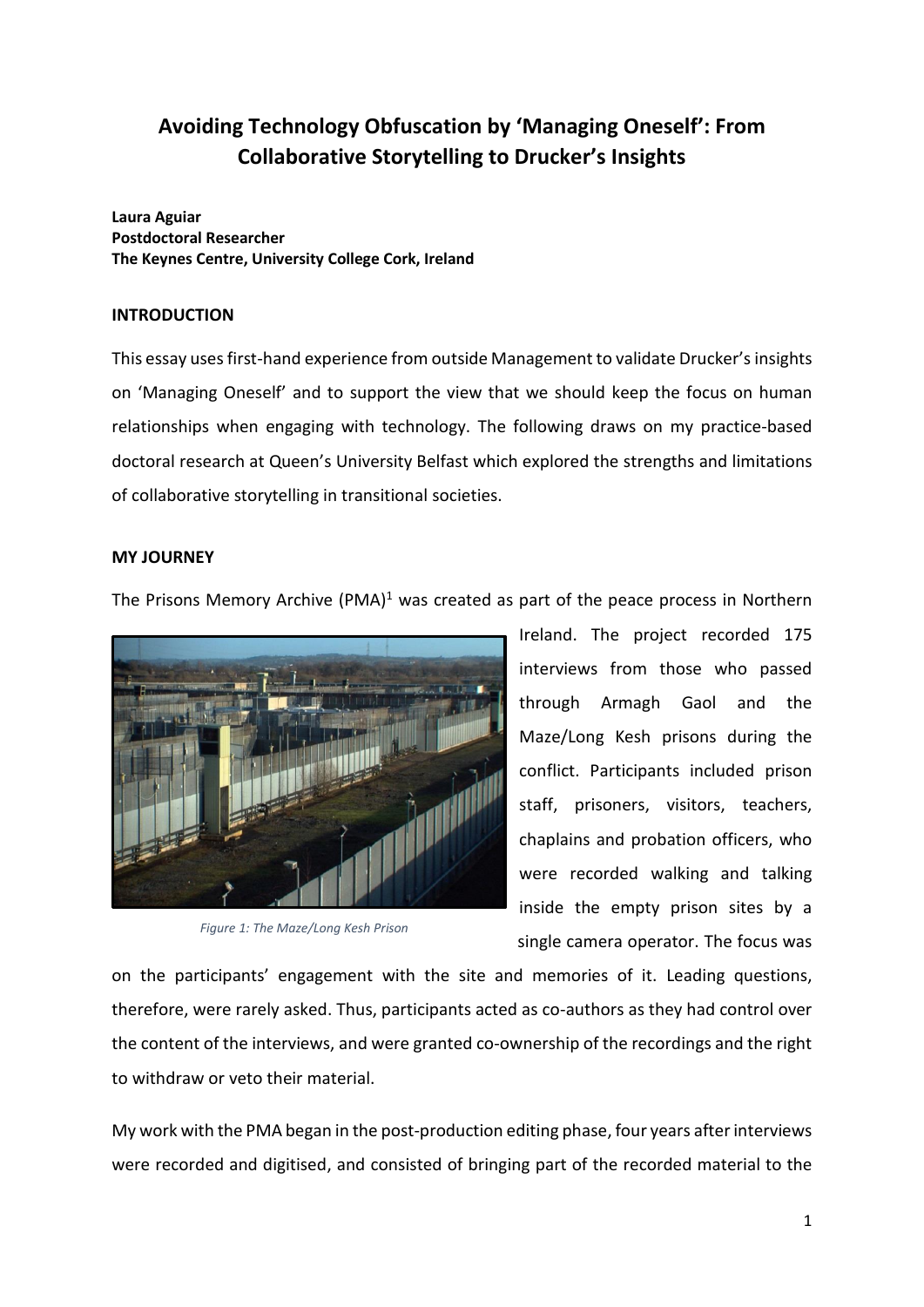public. Motivated by the near absence of women's diverse lived experiences in cinematic depictions of the Maze/Long Kesh Prison, I selected ten interviews from the recorded material which featured fifteen female participants (relatives of prisoners and staff and prison workers). I then named my project *We Were There.* As a child of the Digital Age, my initial expectation was to create an online interactive documentary experience which would make use of various technological resources, such as:

- a) Augmented reality, which would help reconstruct virtually the prison site;
- b) Avatars, which would enable viewers ('users') to navigate through the stories as a character, for example the journalist, ex-the prisoner, the visitor etc.,
- c) Different pathways, which would enable users to choose the order of appearance of each story;
- d) Hyperlinks in most of the content (text, photo and video), so that if one wished to know more about a particular topic he/she would be directed to other pages.

However, once I started engaging with the people that I had selected for the project, my technological mind-set was challenged and began to change. I soon realised that I was concerned about finding a way to use all of these resources rather than engaging in meaningful conversations with participants to ensure they felt represented by the project. Thus, at the end of my first year, I found I had to return to a format that many of my digitalborn fellows may consider obsolete: a linear documentary.

This format allowed me to focus on my collaboration with participants and use technology, in this case the intercutting of text, sound and visuals, solely as a *tool* to reach the final product – the film. Throughout the editing process, I regularly met the PMA's Director Cahal McLaughlin and had four meetings with each participant. During these conversations we discussed the rough cuts of the film and decided together the inclusion and exclusion of parts of the recordings and the addition of images of the prison, soundtrack, and on-screen text. Hence, consent was an on-going process of negotiation, not a single request at the beginning or end of the project. This ensured that the participants' earlier role as co-authors was maintained throughout my project.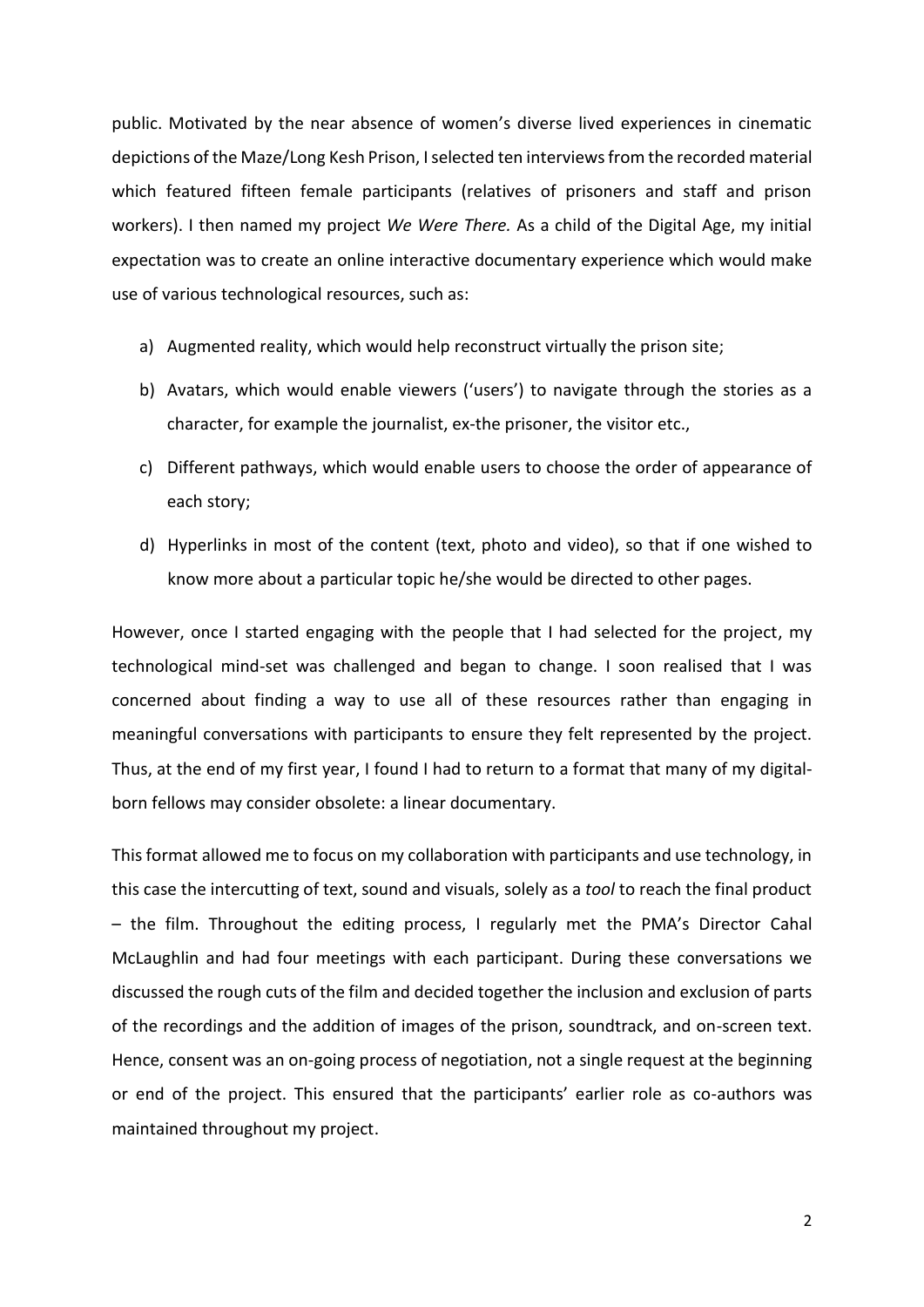On completion, participants were invited to attend screenings and take part in panel discussions in as many cases as was feasible. This gave them the opportunity to see how their stories impacted upon viewers and to participate in conversations with audiences.

Subsequently I joined The Keynes Centre, a business practitioner-oriented research facility based at University College Cork focused on helping individuals *trans*-*form*  how they manage themselves in this complex world. Peter Drucker, among others such as



*Figure 2: Belfast Film Festival Premiere Poster*

John Maynard Keynes and Hannah Arendt, is one of the Centre's Source Thinkers. As new to the business management world, this gave me the opportunity to engage with Drucker's thinking and to realise that, whether one is a manager, an engineer, etc., one is always dealing with the same issues that we, storytellers, always deal with: *human activity*.

*Human activity* is at the core of Drucker's thinking, reflecting his belief that organisations need to develop people intellectually and morally<sup>2</sup>. He reminded us that 'Very few people work by themselves and achieve results by themselves<sup>'3</sup>, and, consequently, we should regularly ask ourselves the following questions: *How can one manage oneself and others? What is the role of knowing each other's strengths and values? How do I and others perform? How can we all contribute?* This immediately resonated with me because these were the same type of questions I had to ask myself throughout my doctoral journey.

#### **THE DIGITAL CHALLENGE**

The Digital Age has brought an increasing interconnectedness, which has facilitated a move towards multinational/transnational organisations and towards, what Drucker termed, a *Network Society* in respect to relationships within organisations and between organisations. Consequently, organisations face new challenges from 'increasing complexity, enhanced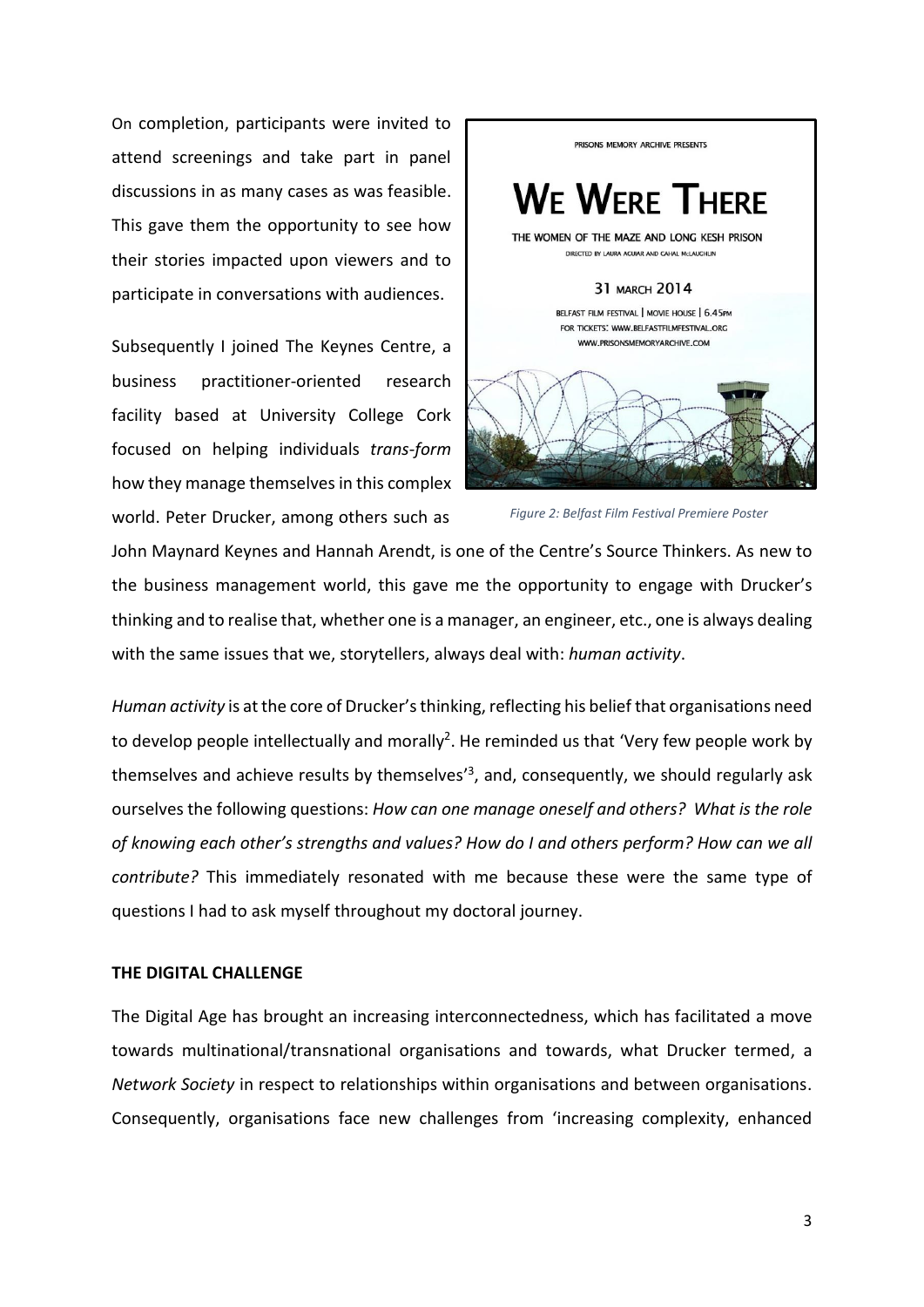transparency, greater interconnection, shorter time horizons, economic and environmental instability, and demands to have a more positive impact on the world'<sup>4</sup>.

The digital revolution has already permeated our social and work lives, but it is only starting to touch how we manage ourselves in our increasingly complex world. Indeed, as Kegan and Lahey's work has demonstrated, organisations have been 'investing a precious amount of resources' in development programmes to find a 'more effective way to engage the emotional lives of their organizations and their leadership teams<sup>'5</sup>. Drucker saw that Managing Oneself in a fast-paced world requires more than an *evolution*; it requires a *revolution in human affairs*<sup>6</sup> .

#### **LESSONS FOR 'MANAGING ONESELF'**

Based on my collaborative experience now viewed in the light of my subsequent encounter with Drucker's insights, I demonstrate in the following why a *trans-formation* of human interactions is needed and not simply more acquisition of skills. In particular, I consider what a human-centred approach to Managing Oneself could look like in a world where *technicism* has been largely embraced by '*homo sapiens digitalis'.*

#### **Re-structuring** *Role***-ationships**

Many of those involved in Organisational Development hold the view that *trans-forming* work-places requires concentration on improving foundational aspects of the way we operate, for instance, how power and authority are defined and exercised. As early as 1942, Drucker envisaged the *self-governing plant community* framework. This consisted of 'empowered and responsible employees who, by assuming managerial responsibility as individuals, could meet their personal and social needs while contributing to the wealthcreating activities of their organization<sup>'7</sup>. Recently, for example, Brian J. Robertson's widely publicised *Holacracy* management system has been concerned with establishing: 'a new way to structure an organization and define people's roles and spheres of authority within it'<sup>8</sup>.

My collaborative approach shared some commonalities with both methods, but, unlike *Holacracy,* it corresponds to Drucker's view that having a leader does not undermine the attempt to solve problems together and share responsibilities. The strength of the leadership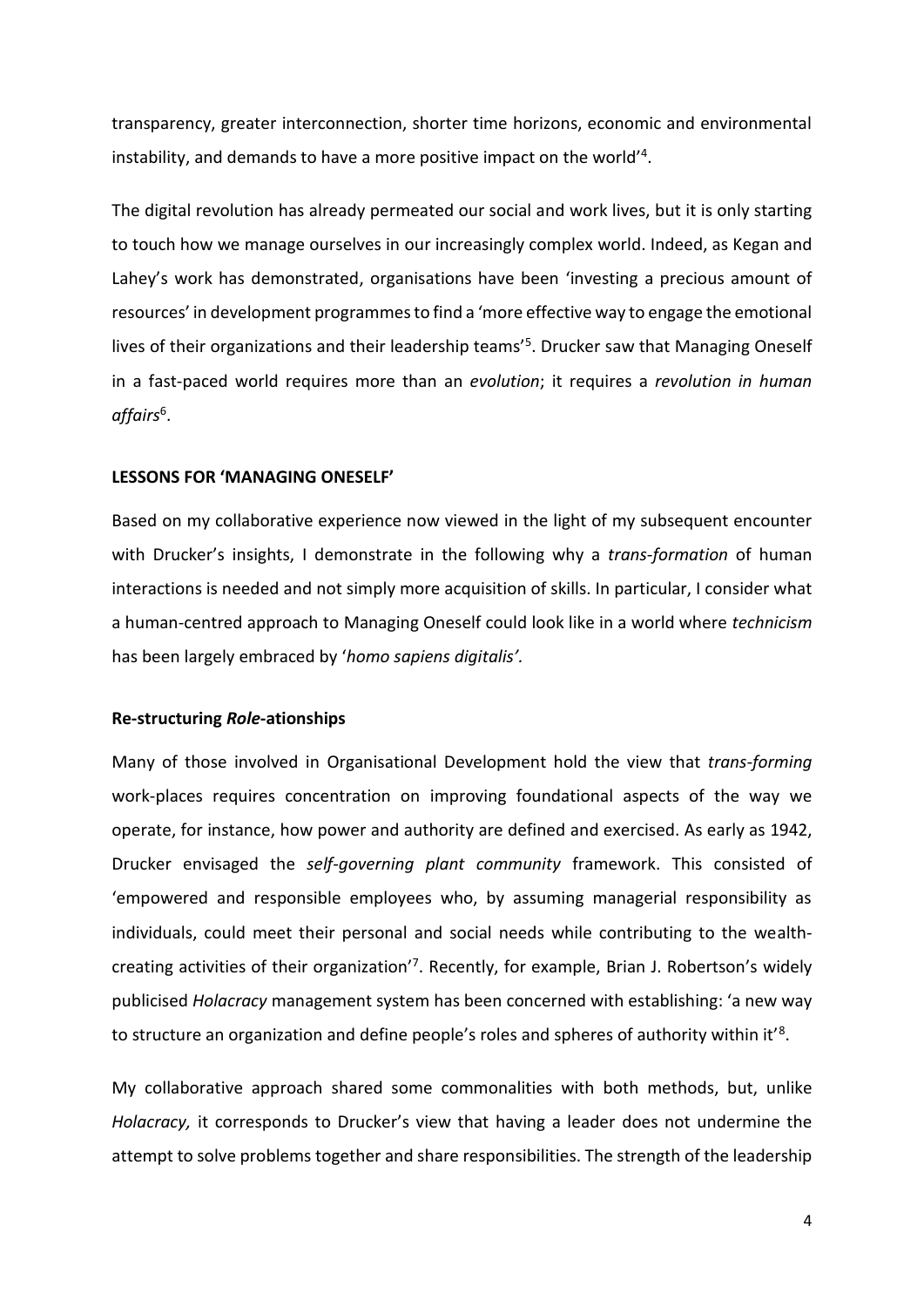role remains in being a *team leader*, who maintains unity among members, motivates them, takes advantage of everybody's ideas and point of views and ensuresthat standards of quality are maintained. Therefore, making the power balance *as equal as possible* can be as positive as trying to make it *equal*.



Working more collaboratively with people does not necessarily guarantee equal sharing of tasks and requires an understanding that people will fulfil different roles throughout the process, and that each will bring their own expectations, concerns and ideas. Collaboration is about *Role-*ationships: relationship

*Figure 3: Post-screening discussion with myself (left) and participants.*

between roles and about clarifying what one should expect of each role for the sake of the broader purpose<sup>9</sup>.

Clarifying different roles was crucial to my project and, as a result, there was a greater sense of trust in relation to the editing process. This minimised possible misunderstandings about the collaborative process and led participants to trust me to make decisions on their behalf when necessary. For example, they were pleased to see that I was able to manage the technological dimension of the project – the actual editing with the complicated *Final Cut Pro* software - and that I would ensure that their sensibilities were respected in the editing suite and would not let technological overtake them.

Consequently, none of them expressed any disappointment when their creative suggestions were not taken on board as they understood that this project was about *dialogue* and not about *implementing whatever they wished*. This shows the importance of having a leader committed to engaging in dialogue and negotiation with transparency and ability to listen. Otherwise, however much a leader attempts to give employees a voice, there remains the risk of employees being simply brought in to provide the appearance of legitimacy with a 'collaborative rubber stamp'<sup>10</sup>.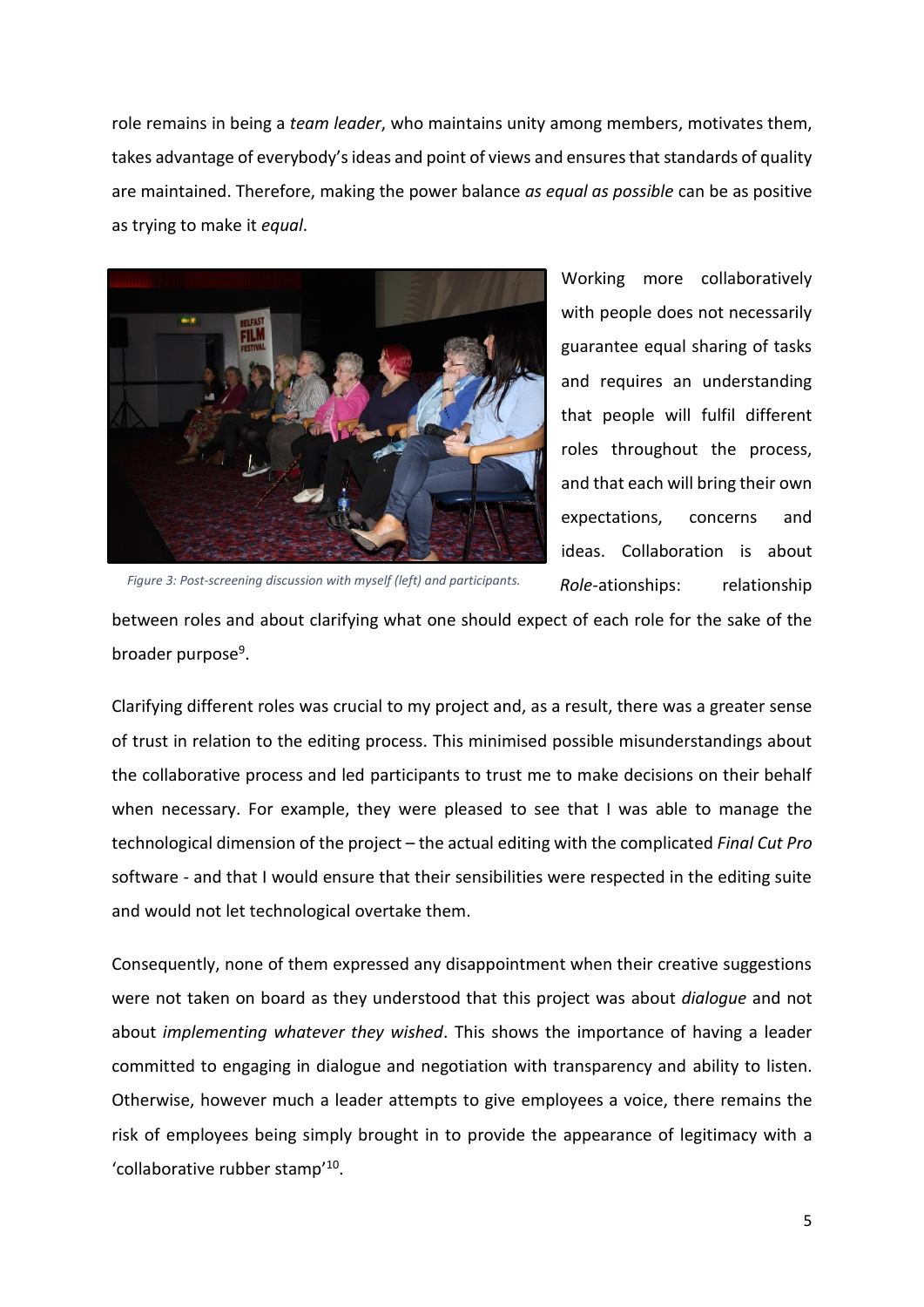My experience supports Drucker's insights about the importance of taking responsibility when managing oneself, of knowing what each person does, his/her expectations, and contribution, and of accepting the fact that 'other people are as much individuals as one is oneself'<sup>11</sup>. To be effective, he says, 'one therefore has to know the strengths, the performance modes and the values of the people one works with<sup>'12</sup>. As obvious as this may seem, Drucker noted that few people pay attention to it.



**Difference is Good, But Dialogue is Key**

*Figure 4: Still from 'We Were There'.*

Although many interpret it as common sense, 'most of us do not even know that different people work and perform differently<sup>'13</sup>. It is no surprise that personality conflicts have often been cited as a common problem in organisations<sup>14</sup>. My project could have faced this problem, as I was working with

people who for years had been kept segregated from one another, but it did not because we all understood and respected difference.

Drucker says that 'the first secret of effectiveness is to understand the people with whom one works and on whom one depends, and to make use of their strengths, their ways, of working, of their values<sup>'15</sup>. Although each of us had our own expectations, interests and viewpoints, our differences were discussed openly and we worked together to understand each other's expectations for the film. Our dialogues gave participants confidence that my motivations and expectations as a storyteller aligned with theirs and, consequently, there was more a sense of trust rather than a desire to control the editing process. One participant's response conveys this:

*Of course you had the bigger picture in your head in terms of how it is going to work but I felt that you actually listened and talked about things, even if something may not have worked.* 

However, this does not mean that this collaborative approach is such that each participant's perspective can be combined into a kind of 'all-things-to-all-people' composite. The different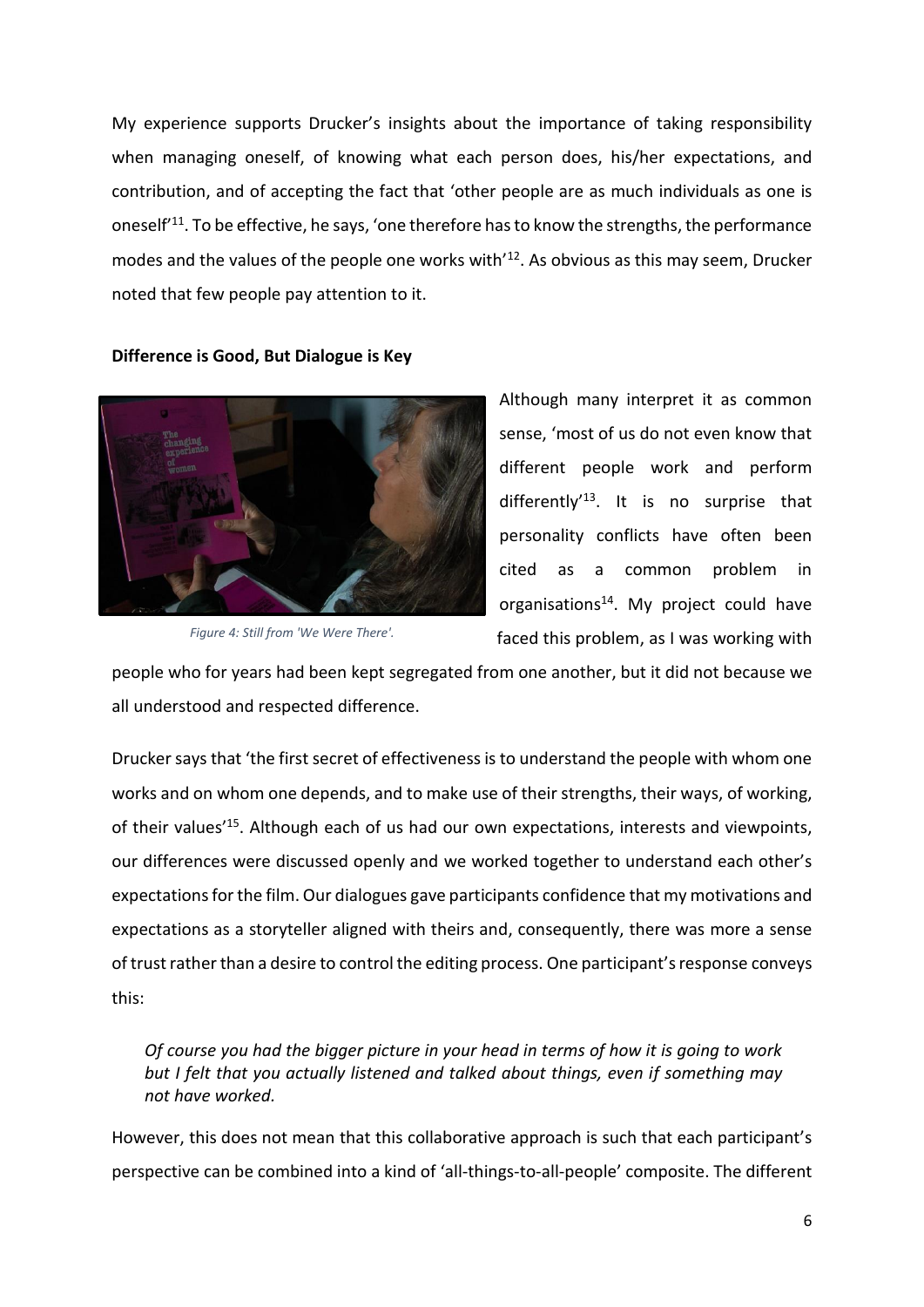viewpoints were evident, for example, when negotiating the representation of the 1981 Republican Hunger Strike. Republican participants wanted a longer section in the film while other participants sought only a brief reference. The PMA's Director was concerned with the republican narrative being over-emphasised. I wanted to include only parts that focused on the women's experiences of it. Through dialogue, we were able to reach a settlement and included a brief section that pleased all.

This example highlights Drucker's recognition that working together does not require agreement on all things, but rather *a mutual commitment* to dialogue, to share understandings, and to respect differences. It also exemplifies his insight about the importance of the compatibility of values when working together: we all shared the view that we needed a film which presented history in a multi-faceted way. Working with people with this commitment and shared values not only facilitated the collaborative process, but it also eliminated the occurrence of 'personality conflicts', about which Drucker had crucial insights.

#### **Trust is Everything**

Drucker notes that organisations are no longer built on force and that they are increasingly built on trust. Trust, he warns, 'does not mean that people like one another. It means that people can trust one another. And this presupposes that people understand one another'<sup>16</sup>. The collaborative method was paramount to establishing a trusting relationship, as participants were pleased to be actively involved in the selection and re-contextualisation of their stories during the filming, editing and post-screening discussions. Consequently, they felt that their stories were 'safe' throughout all stages. For one participant:

*It is the only reason we did this, we knew nobody would try to hijack it or depict one side or another, demonise anyone, just to tell stories.*

For another participant:

*You were so careful to make sure that consent was given and not just ticked a box in a form. I think that really establishes great trust.*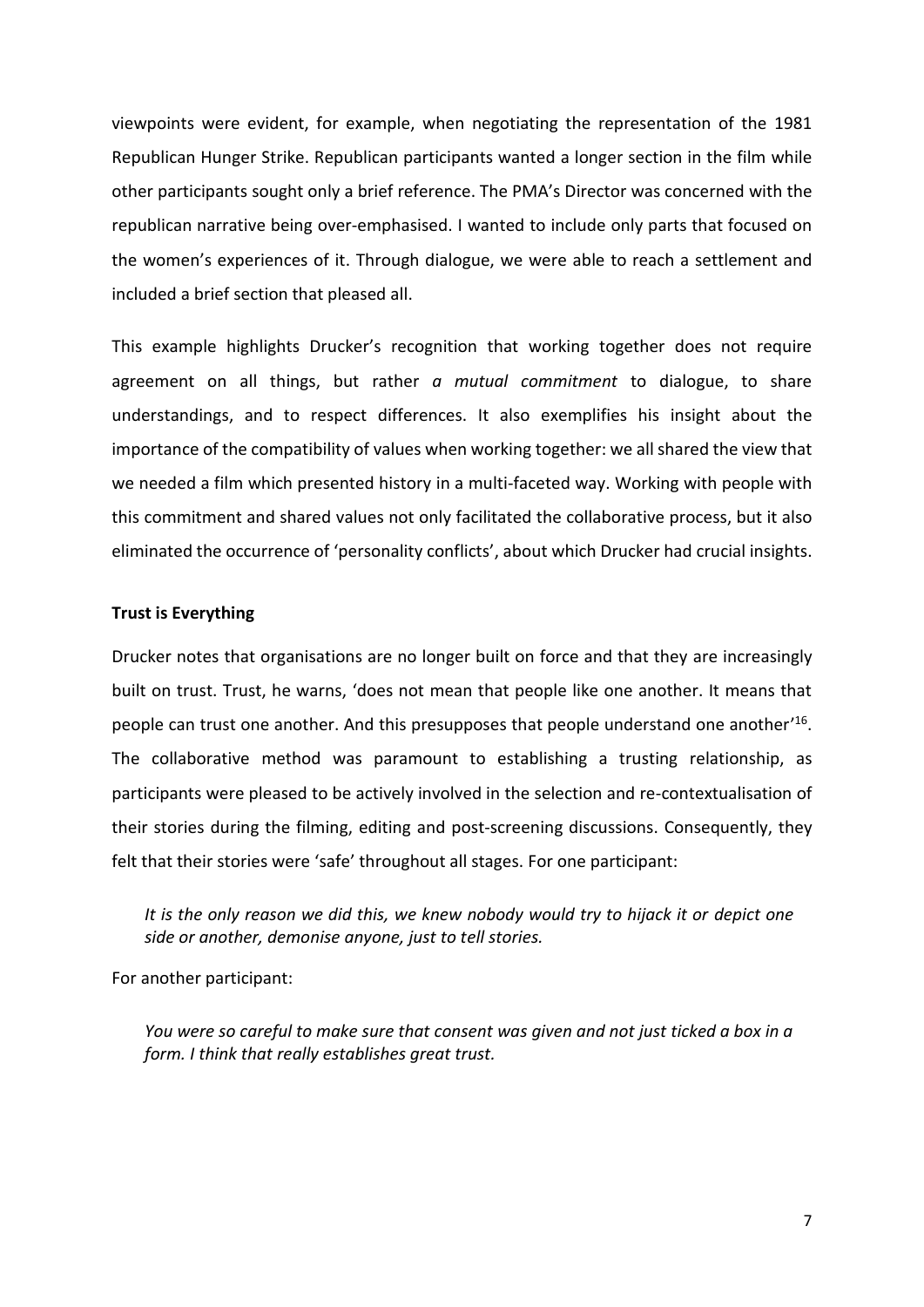Responses such as these validated my attempt to address the power imbalance in storytelling by establishing trusting relationships. Furthermore, an important tool for building trust was a clear understanding of how I should perform. This was particularly crucial given my outsider status in



*Figure 5: Still from 'We Were There'*

terms of nationality, class, age, ethnicity and language. My credibility depended not only on my storytelling skills, but also on my learning about the history, the culture, and the traditions of Northern Ireland. For example, I had to be able to judge when a story was too personal to be made publicly available and to be careful with my choice of words, given the segregated nature of Northern Ireland. For instance, I eschewed words like 'terrorists' or 'political prisoners' and used 'prisoners' to be as non-judgmental as possible.

As my project shows, human interactions should be about the sharing of a journey, of time, of information, and most importantly of trust. Trust is tangible and can be achieved with transparency, respect, dialogues, and understanding about the Self and about the Other. My journey exemplifies the feasibility of Drucker's point about replacing command and control mechanisms with trust-based relationships as coordinating mechanism<sup>17</sup>.

#### **Process Matters as Much as Results**

Making a linear documentary was as much about the process as about the final product, prioritising relationship-building, shared authorship, and meaningful participation over results, individual decision-making and interpretation of stories. I adopted a model of storytelling where all parties shared control of every phase of the project and where individuals were transformed from passive objects into active storytellers: during filming they co-authored their interviews, throughout editing they controlled the re-contextualisation of their stories, and during post-screenings discussions they continued to speak for themselves.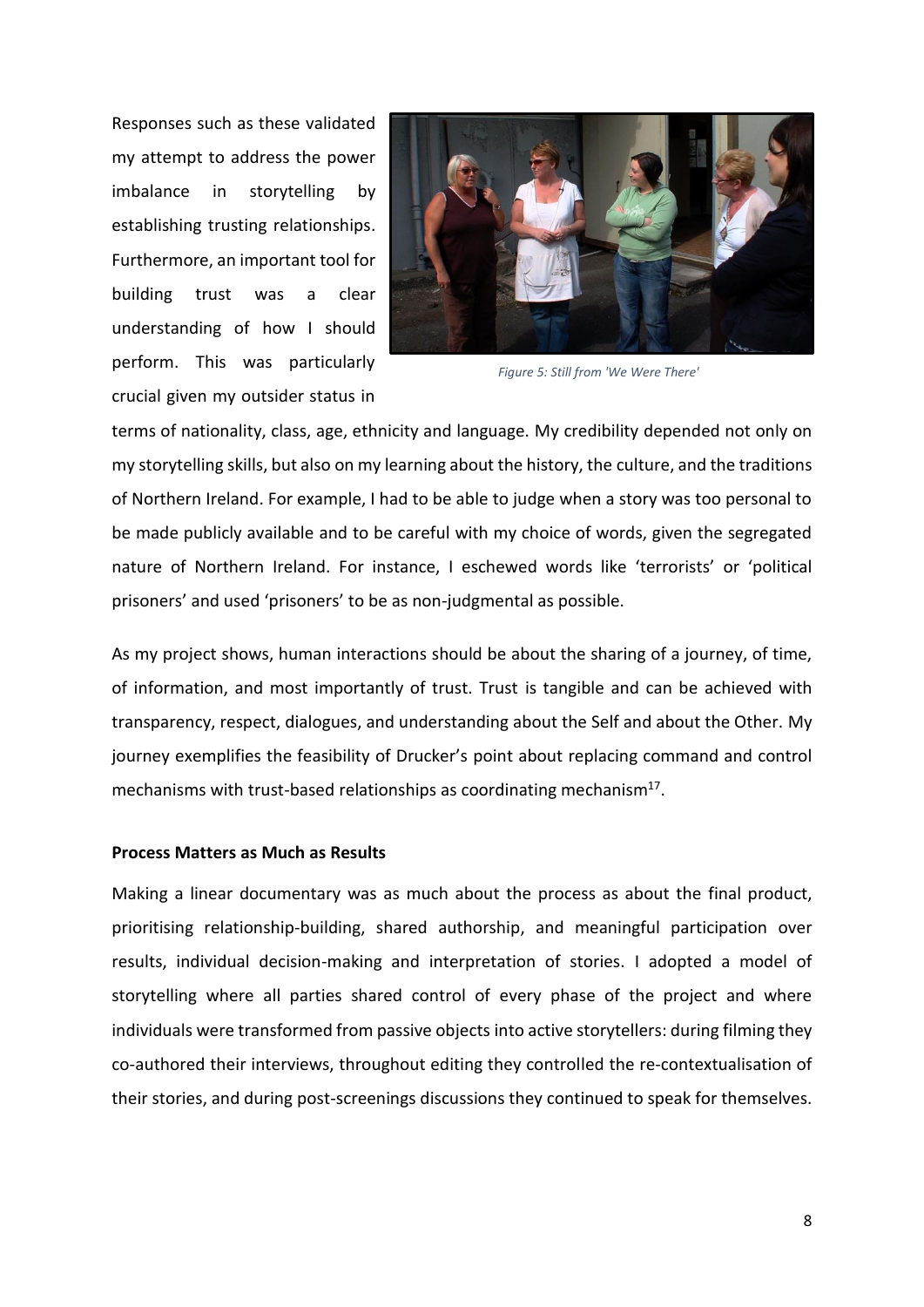

The collaborative framework enabled my interactions with participants to focus on *relationship building* rather than on *information-gathering*, as it would have emerged had I followed my initial plan. Therefore, seeing processes as important as results was crucial

*Figure 6: Still from 'We Were There'*

for *managing myself* and reflects Drucker's idea that '...people have results by performing how they perform' and that results should be meaningful and should make a difference<sup>18</sup>. Hence, if you are transparent, really listen, understand each other's roles, aspirations and expectations, and engage in dialogues, you can expect the same from the people you work with and therefore will be more likely to deliver positive results.

## **CONCLUSION**

As the world grows in complexity in the Digital Age, transforming how we think about relationships is key to sustaining a society of functioning organisations. If 'most people work with other people and are effective through other people<sup>'19</sup>, then transforming thoughts and actions from what most of us take for granted about relationships is key to effectively Managing Oneself: paraphrasing Drucker, the most effective way to manage *trans-formation* is to create it.

This essay has demonstrated how my experience is an exemplar of some of Drucker's valuable insights and also how universal they are. Drucker was a social thinker who believed that human relationships are foundational and that management is about people and power, values, structure and responsibilities<sup>20</sup>. Thus, one of the greatest challenges is to keep the focus on this foundational aspect and to not let technology-dominated mind-sets obfuscate it, as it almost did for me in the early stages of my project. I was fortunate that the relationship with participants helped me realise this before reading Drucker's insight but not everyone will be as fortunate. Hence, I recommend that in order to use technology best we should start with Managing Oneself.